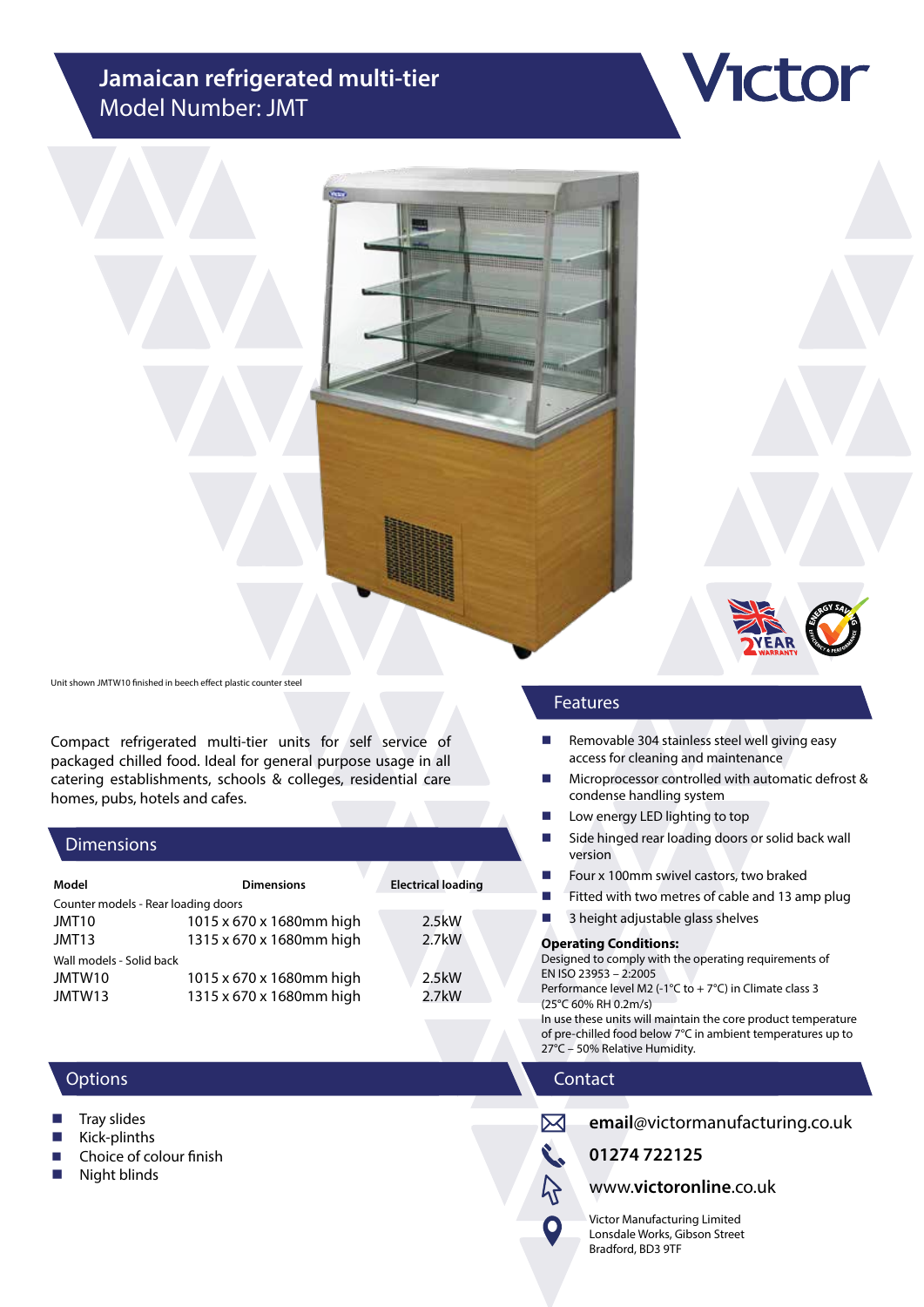# **Jamaican refrigerated blown air wells** Model Number: JBA



ctor

Picture shows JBA40 unit finished in solent blue plastic coated steel with optional GANCG40L gantry and TS40 trayslide

GN1/1 gastronorm compatible blown air refrigerated mobile salad well. Ideal for general purpose usage in all catering establishments, schools & colleges, residential care homes, pubs, hotels and cafes.

#### **Dimensions**

| Model | <b>Dimensions</b>       | <b>Electrical loading</b> |
|-------|-------------------------|---------------------------|
| JBA30 | 1205 x 670 x 900mm high | 1.6kW                     |
| JBA40 | 1535 x 670 x 900mm high | $2.1$ kW                  |
| JBA50 | 1860 x 670 x 900mm high | 2.4 <sub>k</sub> W        |

Standard counter top height is 900mm, JBA30 units can be manufactured with at a reduce height of 850 or 875mm if required.

#### **Options**

- Gantries
- Tray slides
- Kick-plinths
- Push Bars
- Corner Bumpers
- Drop down end shelf
- Choice of colour finish
- Height adjustable feet instead of castors

**Contact cooled and Eutectic chilled versions available. See price list or website for details.**

#### Features

- 304 grade stainless steel well 170mm deep
- Load line indicator at 100mm to assist in the safe presentation of food
- Accepts GN1/1 gastronorm containers up to100mm deep
- **Removable well giving easy access for cleaning and** maintenance
- **Microprocessor controlled with automatic defrost &** condense handling system
- Rear operator side finished in stainless steel with open ambient cupboard to 1535 & 1855mm models
- Four x 100mm swivel castors two braked
- $\blacksquare$  Fitted with two metres of cable and 13 amp plug

#### **Operating Conditions:**

Designed to comply with the operating requirements of EN ISO 23953 – 2:2005 Performance level M1 (-1°C to + 5°C) in Climate class 3 (25°C 60% RH 0.2m/s). In use these units will maintain the core product temperature of pre-chilled food below 7°C in ambient temperatures up to 27°C – 50% Relative Humidity.

# Contact



**email**@victormanufacturing.co.uk

**01274 722125**

www.**victoronline**.co.uk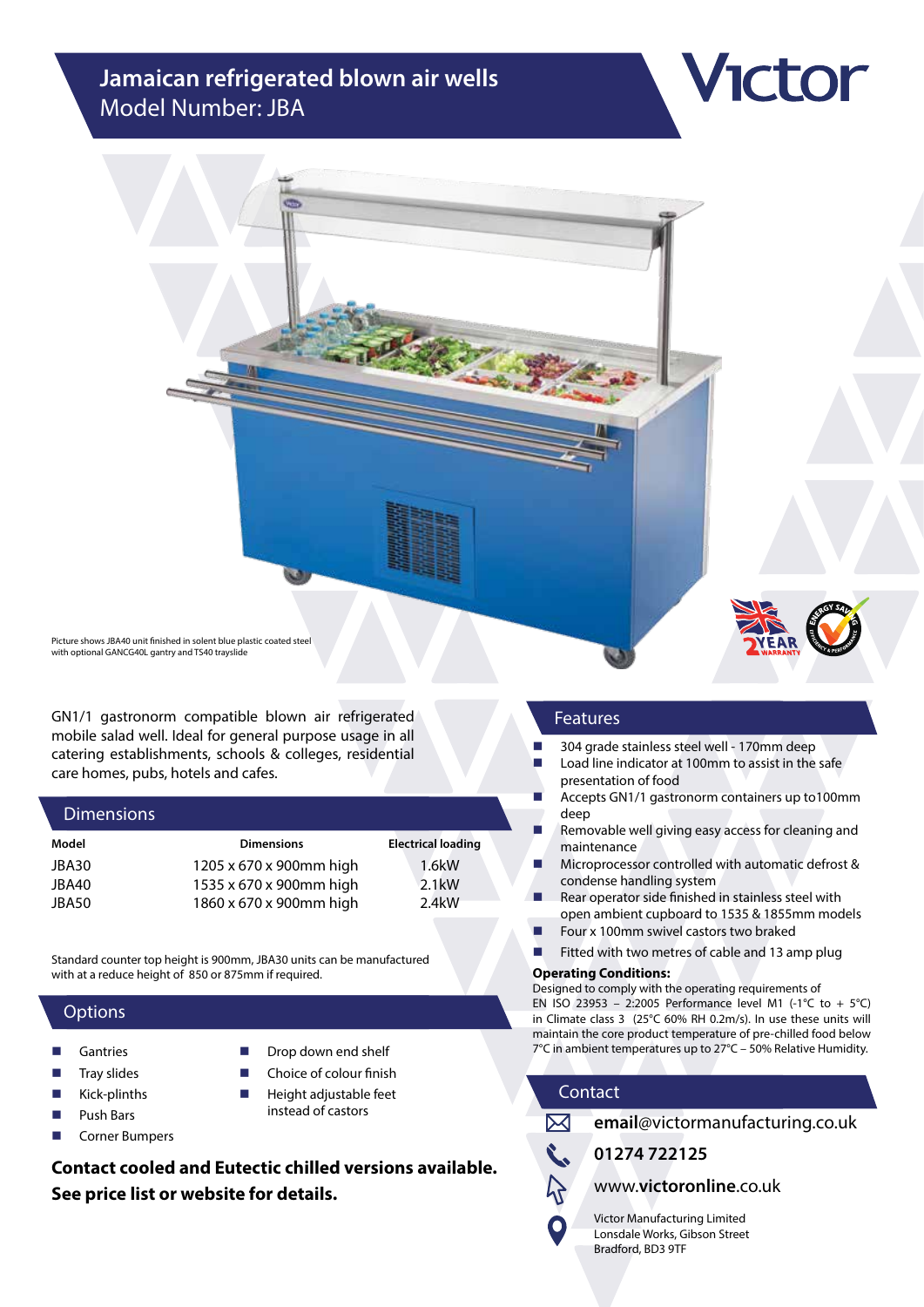# **Jamaican glass top hot cupboards** Model Number: JGT



ctor

Model shown is JGT30 fitted with a GANCG30Q gantry and TSC30 trayslide finished in Solent Blue plastic coated steel

GN1/1 gastronorm compatible heated glass top, mobile hot cupboard unit. Ideal for general purpose usage in all catering establishments, schools & colleges, residential care homes, pubs, hotels and cafes.

#### **Dimensions**

| Model | <b>Dimensions</b>       | <b>Electrical loading</b> |
|-------|-------------------------|---------------------------|
| JGT30 | 880 x 670 x 900mm high  | 2.0kW/2.6kW with gantry   |
| JGT40 | 1205 x 670 x 900mm high | 2.85kW/3.1kW with gantry  |
| JGT50 | 1535 x 670 x 900mm high | 3.0kW/3.1kW with gantry   |

Standard counter top height is 900mm, units can be manufactured with a working height of 800, 825, 850 or 875mm if required.

# **Options**

- Gantries
- Tray slides
- Kick-plinths
- Push Bars
- Corner Bumpers
- Drop down end shelf
- Choice of colour finish
- Stainless steel interior
- $\blacksquare$  Height adjustable feet instead of castors

# Features

- **Black toughened glass heated top**
- Top level recessed independent adjustable controls
- Fully GN1/1 gastronorm compatible hot cupboard
- Digital temperature display to hot cupboard
- Double skin construction providing coolwall exterior for safe & efficient operation
- Two removable shelves & supports
- Top hung sliding door with zero dirt traps to front edge
- **Quick change elements**
- Four x 100mm swivel castors, two braked
- Fitted with two metres of cable and 13 amp plug

# Contact



 $\bullet$ 

**email**@victormanufacturing.co.uk

**01274 722125**

www.**victoronline**.co.uk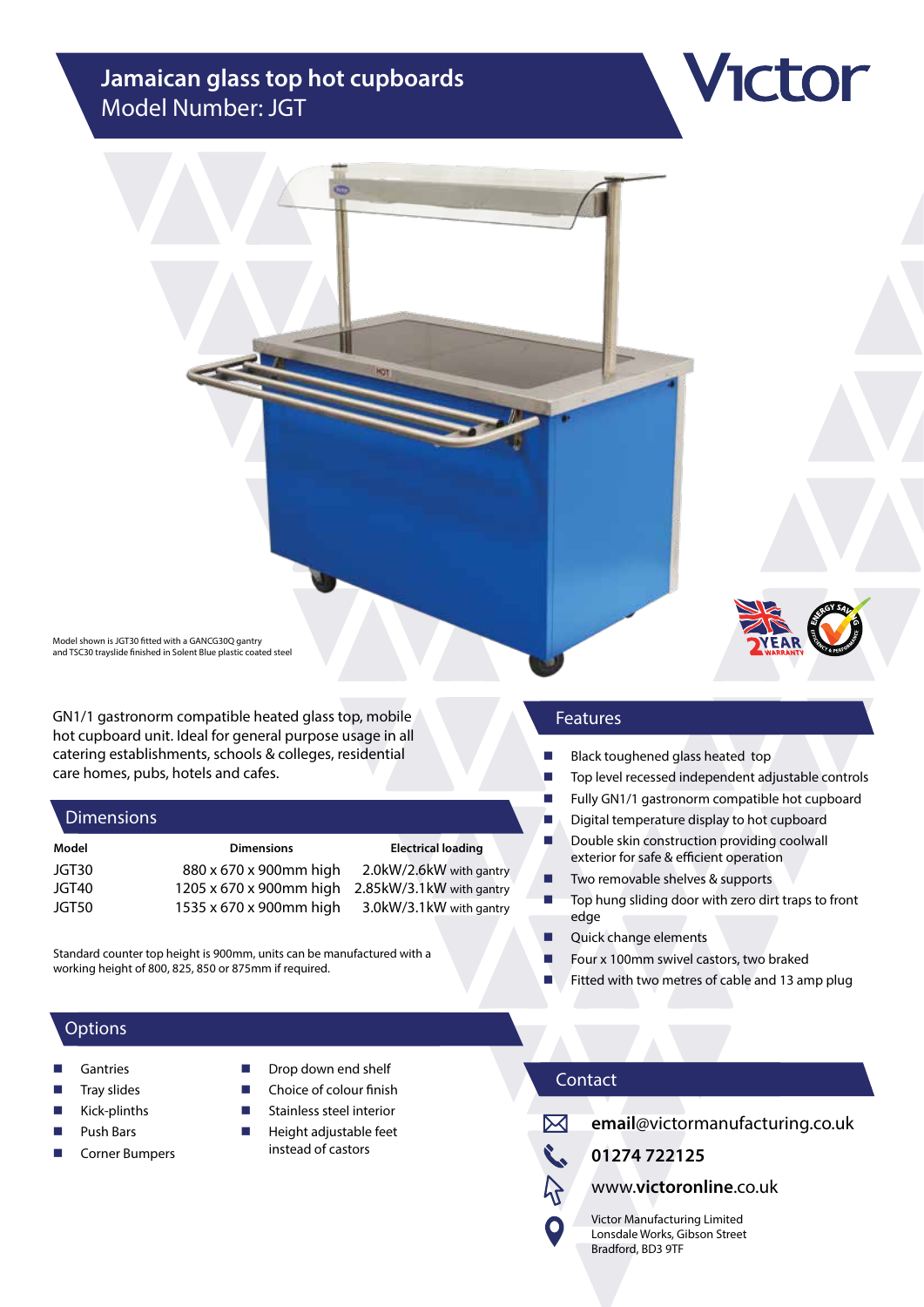# **Jamaican Bains marie hot cupboards** Model Number: JBM



GN1/1 gastronorm compatible dry heat Bains Marie, mobile hot cupboard unit. Ideal for general purpose usage in all catering establishments, schools & colleges, residential care homes, pubs, hotels and cafes.

#### Dimensions

| Model | <b>Dimensions</b>       | <b>Electrical loading</b> |
|-------|-------------------------|---------------------------|
| JBM20 | 880 x 670 x 900mm high  | 1.9kW/2.6kW with gantry   |
| JBM30 | 1205 x 670 x 900mm high | 2.85kW/3.1kW with gantry  |
| JBM40 | 1535 x 670 x 900mm high | 2.4kW/3.1kW with gantry   |
| JBM50 | 1860 x 670 x 900mm high | 3.0kW/3.1kW with gantry   |

Standard counter top height is 900mm, units can be manufactured with a working height of 800, 825, 850 or 875mm if required.

# **Options**

- **Gantries**
- Tray slides
- Kick-plinths
- Gastronorm containers Tiled, glass or carvery inserts
- Push Bars
- Drop down end shelf  $\blacksquare$  Choice of colour finish
- **Stainless steel interior** 
	-

#### Features

- $\Box$  Dry heat GN1/1 x 150mm deep bains marie top
- Top level recessed independent adjustable controls
- Fully GN1/1 gastronorm compatible hot cupboard
- Digital temperature display to hot cupboard
- Double skin construction providing coolwall exterior for safe & efficient operation
- Two removable shelves & supports
- Top hung sliding door with zero dirt traps to front edge
- Quick change elements
- Four x 100mm swivel castors, two braked
- Fitted with two metres of cable and 13 amp plug

# Contact



# **email**@victormanufacturing.co.uk

**01274 722125**

www.**victoronline**.co.uk

Victor Manufacturing Limited Lonsdale Works, Gibson Street Bradford, BD3 9TF



**Ictor**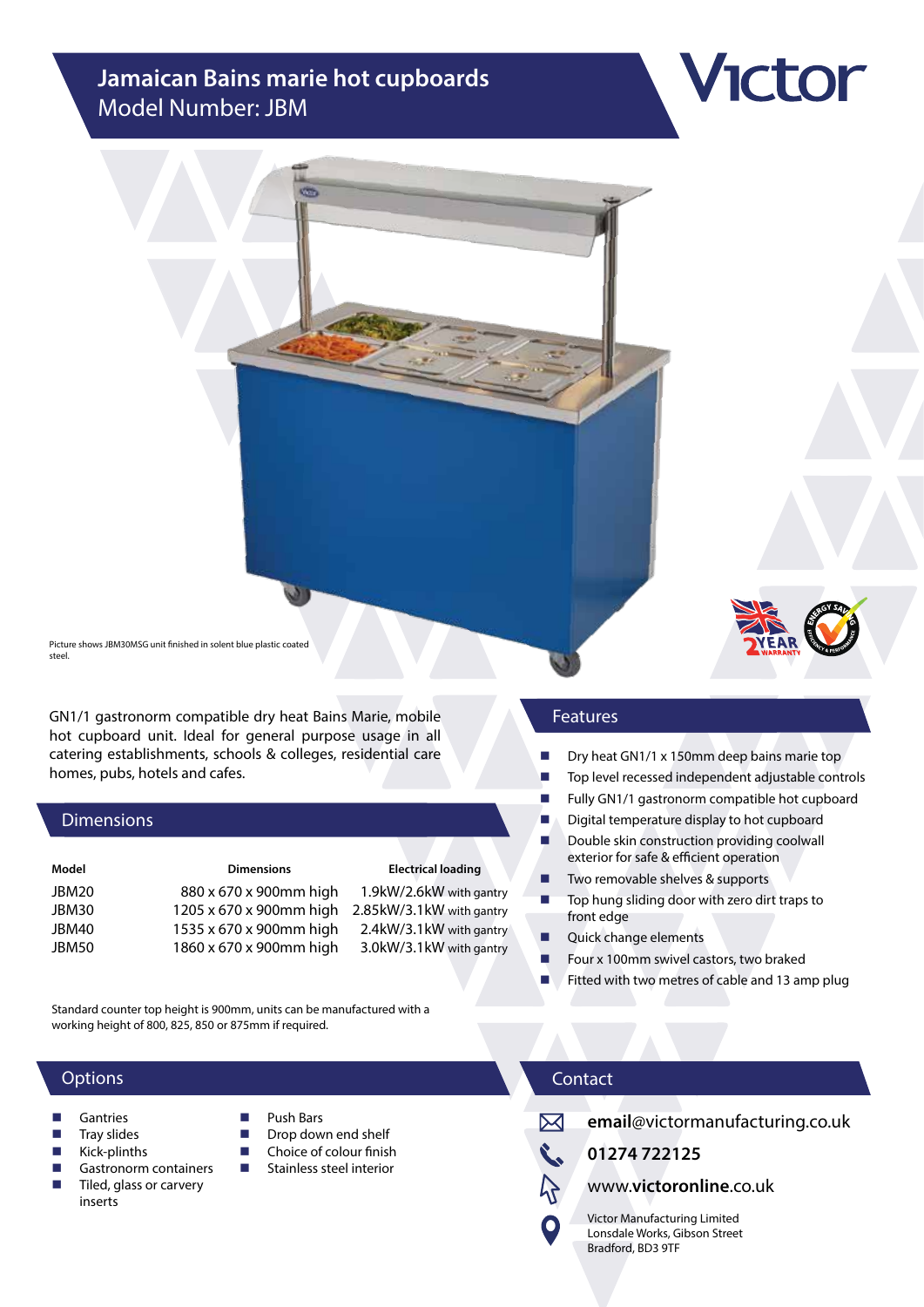# **Jamaican Plain top hot cupboards** Model Number: JHC





#### **Dimensions**

| <b>Dimensions</b>       | <b>Electrical loading</b> |
|-------------------------|---------------------------|
| 880 x 670 x 900mm high  | 0.9kW                     |
| 1205 x 670 x 900mm high | 1.5kW                     |
| 1535 x 670 x 900mm high | $1.2$ kW                  |
| 1860 x 670 x 900mm high | 1.5kW                     |
|                         |                           |

Standard counter top height is 900mm, units can be manufactured with a working height of 800, 825, 850 or 875mm if required.

# **Options**

- **Gantries**
- Tray slides
- Kick-plinths
- Push Bars
- Corner Bumpers

#### Stainless steel interior Height adjustable feet instead of castors

Drop down end shelf Choice of colour finish

# *Ambients - See website or price list*

# **Clearing Trolley**



**Plain Top Unit**



**Cutlery and Tray Trolley**



# **Cutlery and Tray Trolley**



GN1/1 gastronorm compatible natural convection plain top hot cupboard. Ideal for general purpose usage in all catering establishments, schools & colleges, residential care homes, pubs, hotels and cafes.

# FEATURES

- Top level recessed independent adjustable controls
- Fully GN1/1 gastronorm compatible cupboard
- Digital temperature display
- Double skin construction providing coolwall exterior for safe & efficient operation
- Two removable shelves & supports
- Top hung sliding door with zero dirt traps to front edge
- Quick change element
- Four x 100mm swivel castors, two braked
- Fitted with two metres of cable and 13 amp plug

# Contact

イ

 $\boxtimes$ **email**@victormanufacturing.co.uk

# **01274 722125**

# www.**victoronline**.co.uk

Victor Manufacturing Limited Lonsdale Works, Gibson Street Bradford, BD3 9TF



#### **Plate Dispensers**





# **Tray Trolley**